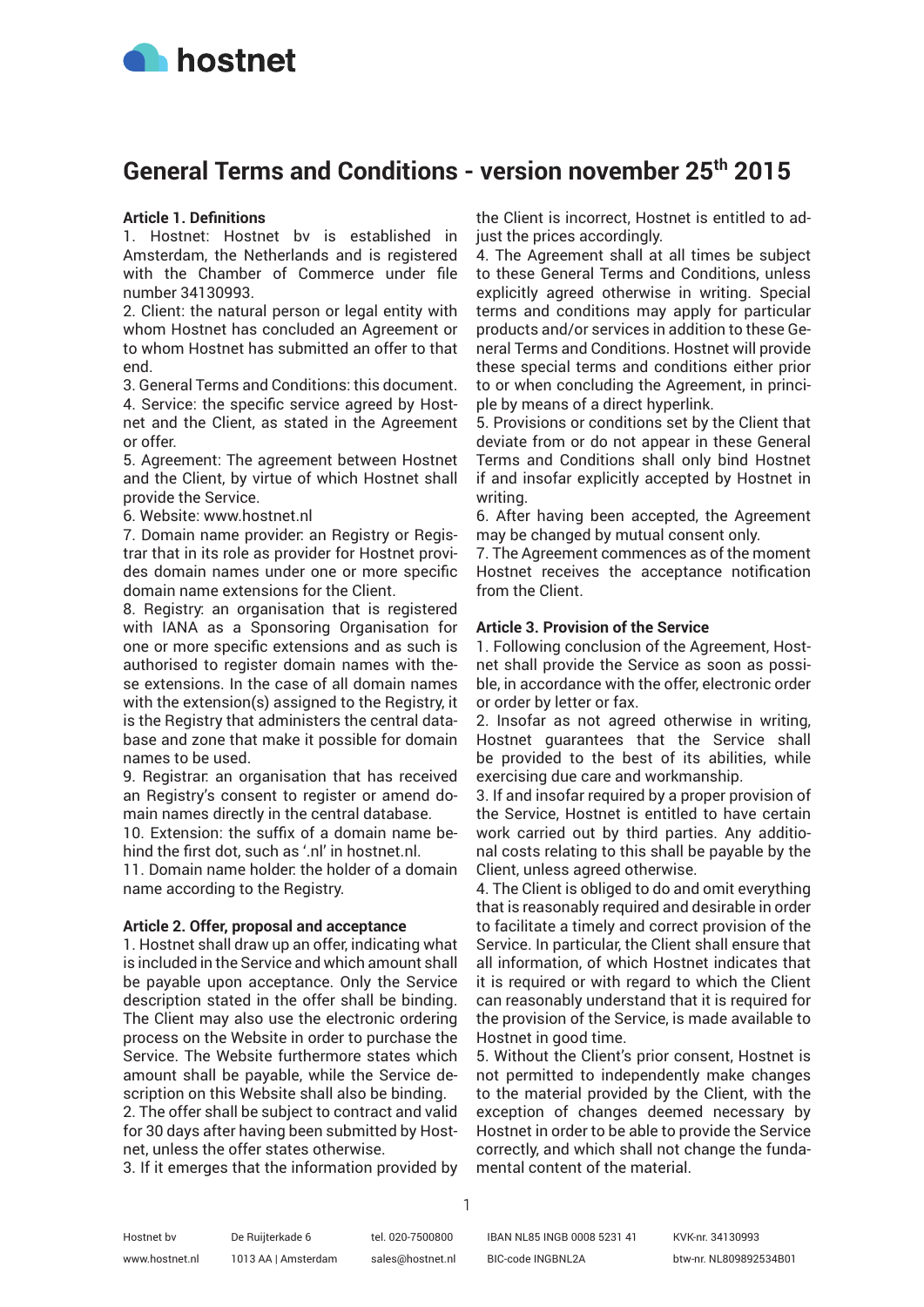

6. If such forms part of the Service, Hostnet shall provide the Client with an administrative username and password. This information gives the Client access to an administrative account and a management tool that enables the Client to manage provision of the Service as it sees fit and to manage accounts for individual users and adjust the options and restrictions for these individual users of the Service, all this within the limits stated in the Agreement.

7. Every action through the administrative account or an account of an individual user is deemed to have been effectuated on the responsibility and risk of the Client. Hostnet cannot be held liable for this. In the event of suspected abuse of an account, the Client must notify Hostnet of this as soon as possible, enabling the latter to take measures.

8. Terms of delivery stated by Hostnet only serve as an indication, unless it is explicitly stated in writing that it concerns a deadline. Hostnet is in default only after the Client has declared it to be in default in writing, also in the event of an agreed deadline.

9. Exceeding an agreed delivery time for whatever reason does not constitute a right to compensation, unless otherwise agreed in writing.

10. Hostnet has the right to (temporarily) decommission and/or restrict the use of products and services delivered, or not to deliver them or to a limited extent only if the Client fails to fulfil an obligation towards Hostnet under the Agreement or if it acts in breach of these terms and conditions.

#### **Article 4. Prices**

1. All prices are exclusive of turnover tax (VAT) and other levies imposed by the government, unless otherwise stated.

2. All prices on the Website, in offers, leaflets and other documentation from Hostnet are subject to programming and typing errors. Hostnet does not accept liability for the consequences of such errors.

3. If the Agreement is a continuing performance contract, Hostnet is entitled to increase the rates applied at any time. Hostnet shall notify the Client of rate changes via the Website or by e-mail at least 2 (two) months in advance. In the event of a price increase, the Client is entitled to terminate the Agreement, subject to a notice period of 1 (one) month.

4. Without the Client, i.e. the company, being able to terminate, Hostnet is entitled to increase

all prices agreed on with the Client by 4% on 1 January of each year.

5. All costs to be incurred by Hostnet and arising from the Agreement shall be payable by the Client, unless agreed otherwise.

# **Article 5. Hosting and related services**

1. If the Service (also) pertains to a service relating to storage and/or transfer of material supplied by the Client to third parties, as is the case with webhosting or e-mail services, the provisions in this article shall apply.

2. The Client shall not publish or offer information via (the servers of) Hostnet which violates Dutch law. This particularly yet not exclusively includes information offered without the copyright owner(s) consent, defamatory, threatening, insulting, racist, vindictive or discriminating information, information containing child pornography and information that violates the privacy of third parties or constitutes a form of stalking, as well as hyperlinks, torrents or other references to such information on third-party websites anywhere in the world (even if the information is legal in the jurisdiction in question).

3. Hostnet has a complaints procedure in place that enables third parties (hereinafter referred to as: notifying parties) to submit a complaint when they feel such violation has occurred. If, in the opinion of Hostnet, a complaint is justified, Hostnet is entitled to remove the material or deny access to it. In that case, Hostnet is also entitled to provide a notifying party or the competent authorities with the personal details of the Client. Hostnet shall notify the Client of the progress of this procedure.

4. When it concerns possibly punishable information, Hostnet is entitled to report this. Hostnet may submit all relevant information about the Client and other information to the competent authorities, and do anything else requested by these authorities within the framework of the investigation.

5. In the event of repeated (justified) complaints about the information provided by the Client, Hostnet is entitled to dissolve and/or terminate the Agreement.

6. The Client indemnifies Hostnet against all damage or loss resulting from the above. Hostnet is not liable for any damage or loss suffered by the Client as a result of Hostnet's intervention within the framework of the complaints procedure, even when the complaint turns out to be unjustified and the information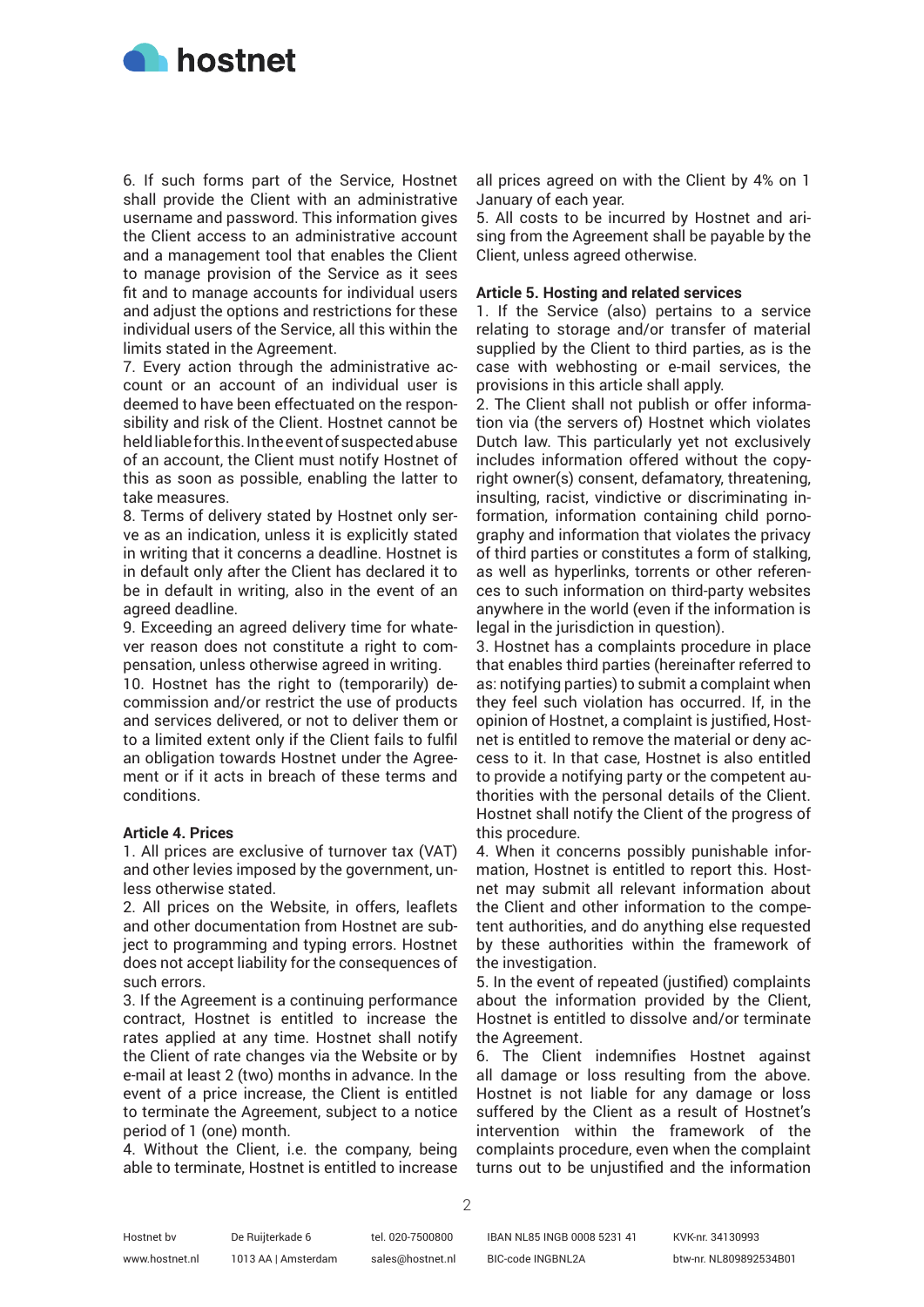

does not violate Dutch law.

7. The Client shall refrain from obstructing other Clients or Internet users or from damaging the servers. The Client is not permitted to start up processes or programmes - via the server or otherwise - with regard to which the Client knows or reasonably can suspect that this shall obstruct or harm Hostnet, other Clients or Internet users. Hostnet shall notify the Client of any measures.

8. The Client shall observe the generally accepted code of conduct on the Internet or as laid down in RFC1855 (ftp://ftp.ripe.net/rfc/rfc1855. txt) and future changes to this.

9. Without Hostnet's consent, the Client is not permitted to transfer the username(s) and password(s), provided by Hostnet, to third parties.

10. Hostnet may set a maximum to the amount of storage space or data traffic which the Client may use each month within the framework of the Service. When this maximum is exceeded, Hostnet is entitled to charge an additional sum, in accordance with the amounts for extra data traffic listed on the Website. Hostnet shall not be liable for the consequences of not being able to send, receive, store or change data if an agreed limit for storage space or data traffic is reached. 11. The Client hereby provides Hostnet with an unrestricted licence to distribute, store, transfer or copy all materials distributed by the Client via Hostnet's systems, in any way deemed suitable by Hostnet, however, only insofar as this is reasonably required for Hostnet to fulfil the Agreement.

12. In addition to the statutory obligations, damage or loss resulting from incompetence or the failure to act in accordance with the above shall be payable by the Client.

# **Article 6. Domain names and IP addresses**

1. If the Service (also) serves for Hostnet to mediate on behalf of the Client in obtaining a domain name and/or IP address, the provisions of this article shall apply.

2. Application for, the granting and possible use of a domain name and/or IP address depend on and are subject to the prevailing rules and procedures of the Domain name providers in question, including the Foundation for Internet Domain Registration in the Netherlands (Stichting Internet Domeinregistratie Nederland) and RIPE. The authority in question shall decide whether or not a domain name and/or IP address is granted. During the application, Hostnet only

has a mediating role and cannot guarantee that an application shall be honoured.

3. The Client can only take cognizance of the fact that registration has been successful from the confirmation e-mail sent by Hostnet, stating that the requested domain name has been registered. An invoice for registration costs does not constitute confirmation of registration.

4. The Client indemnifies Hostnet against and compensates the latter for all damage or loss relating to (the use of) a domain name by or on behalf of the Client.

5. Hostnet shall not be liable for the Client losing its right(s) to a domain name or for the fact that the domain name is requested and/or obtained by a third party in the meantime, except in the event of intent or gross negligence on the part of Hostnet.

6. If Hostnet registers a domain name in its name for the benefit of the Client, Hostnet shall comply with requests from the Client to move, transfer or cancel this domain name.

7. The domain name holder and Client are deemed to be the same person or legal entity. If the Client and the domain name holder are different people or legal entities, the following provisions in this paragraph apply too, unless the domain name holder is either Hostnet or a Hostnet local contact person for the Client:

- the Client undertakes to inform the domain name holder about – and ensure conformance with - Article 6 paragraph 8, which applies to the Client;
- the Client remains responsible for compliance with all other provisions from the Agreement.

8. The Client must conform with all registration conditions, provisions, and (dispute) policies that the Domain name providers set for the application for, assignment of or use of a domain name and/or IP address. The Client is referred to the domain name conditions that apply to the extension in question, which are set out on an overview page. The domain name conditions are part of the Agreement.

9. Hostnet is entitled to render the domain name and/or IP address inaccessible or unusable or to transfer it into its own name when the Client demonstrably fails to fulfil the Agreement, however, only for as long as the Client is in default and only after the lapse of a reasonable term to comply, outlined in a written notice of default.

10. In the event that the Agreement is dissolved on account of the Client's breach of contract,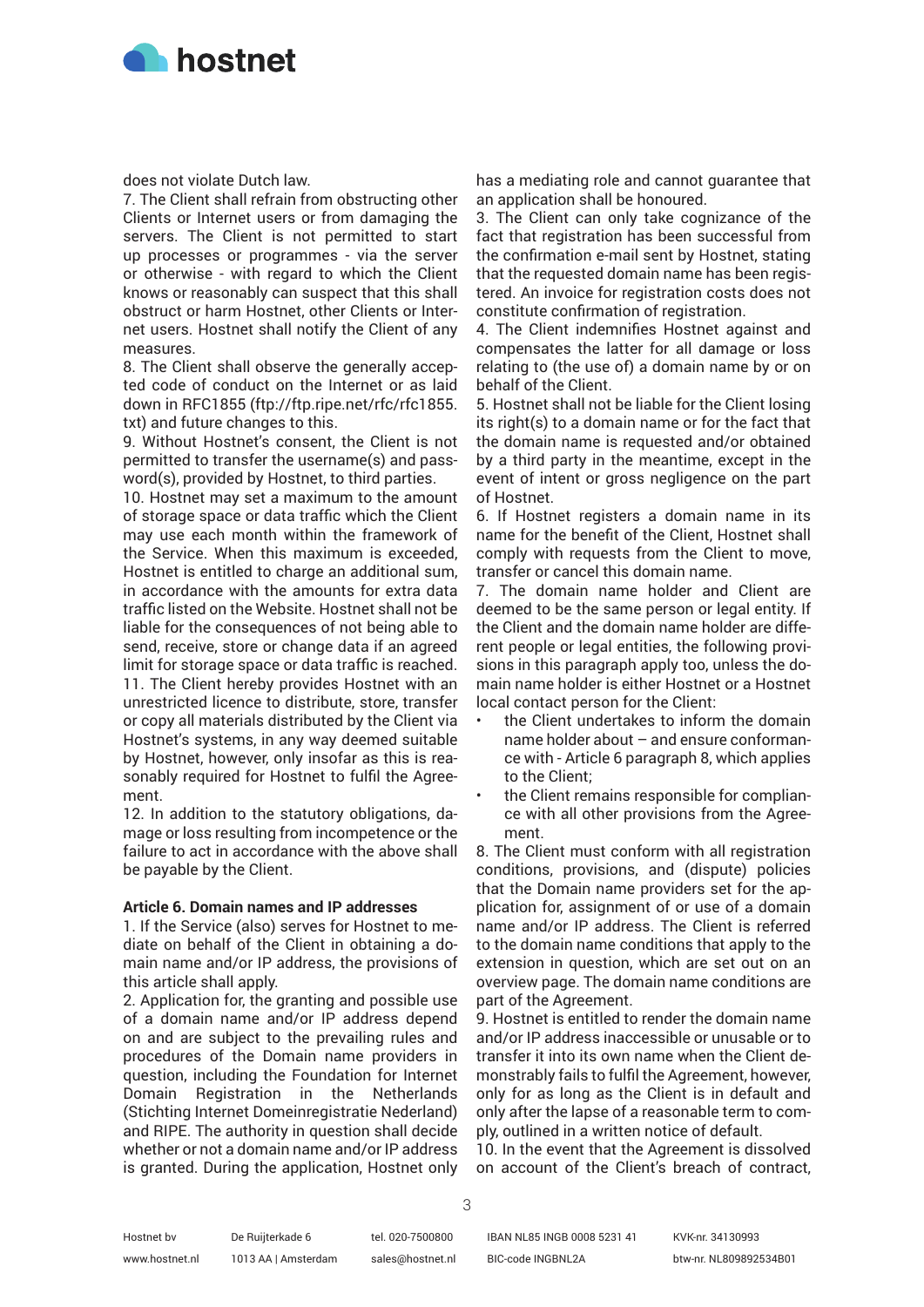

Hostnet is entitled to cancel the domain name and/or IP address.

11. The Client takes cognisance of Hostnet's privacy statement and agrees to the processing of personal details for domain names as described in the privacy statement.

12. If details from the Whois are protected or concealed at the Client's request, this does not mean that Hostnet is unable to provide the competent authorities with any name and address details or other details. If a statutory obligation rests with Hostnet to provide details to the competent authorities, Hostnet will comply with this obligation at all times.

# **Article 7. Availability of the Service**

1. Hostnet shall endeavour to realise uninterrupted availability of its systems and networks and to realise access to data stored by Hostnet, but it cannot offer any guarantees in this respect, unless otherwise agreed in the offer or the electronic ordering procedure by means of a Service Level Agreement (SLA) clearly designated as such. Insofar as not stipulated otherwise in such SLA, availability is subject to the provisions in this article.

2. Hostnet shall not provide the Client with backups, unless the Client has purchased an additional SLA to that end. It is therefore the Client's responsibility to make backups of the data stored at Hostnet.

3. Hostnet shall endeavour to keep the software it uses up-to-date. However, Hostnet is dependent on its supplier(s) in that respect. Hostnet is entitled not to install certain updates or patches if, in its opinion, this is not conducive to a correct provision of the Service.

4. Hostnet shall endeavour to ensure that the Client is able to use the networks that are directly or indirectly connected to Hostnet's network. However, Hostnet cannot guarantee that these networks are available at all times.

5. If in the opinion of Hostnet a danger arises regarding the functioning of the computer systems or the network of Hostnet or third parties and/or the services via a network, especially as a result of the excessive sending of e-mails or other data, poorly protected systems or activities of viruses, Trojans and similar software, Hostnet is entitled to take any measures it deems reasonably necessary to avert or prevent this danger.

#### **Article 8. Liability**

1. Hostnet's liability for direct damage or loss

suffered by the Client as a result of an imputable failure by Hostnet to fulfil its obligations under this agreement or as a result of an unlawful act by Hostnet, its members of staff or third parties it has hired is, for each event or series or related events, limited to an amount equal to the payments to be made by the Client under this Agreement each year (excluding VAT). Under no circumstance however shall the total compensation for direct damage or loss amount to more than EUR 1,000 (excluding VAT).

2. Hostnet's liability for indirect damage or loss including consequential loss, loss of profits and savings or loss of (business) details and loss caused by business interruptions is excluded.

3. With the exception of the cases stated in article 8.1, Hostnet shall not be liable for compensation, irrespective of the ground on which a claim for compensation was to be based. The maximum amounts stated in article 8.1 shall not apply, however, if and insofar as the damage or loss is the result of intent or gross negligence on the part of managerial staff of Hostnet.

4. Hostnet's liability due to any imputable failure to fulfil the Agreement only arises if the Client has given Hostnet notice of default in writing forthwith and in a proper manner, setting a reasonable period for remedying the breach, and Hostnet continues to fail imputably in the fulfilment of its obligations after that period. In order to allow Hostnet to respond effectively, the respective notice of default must contain a description of the failure that is as accurate as possible. 5. Hostnet shall never be liable for damage or loss resulting from force majeure.

6. A condition with regard to any right to compensation being created shall always be that the Client reports the damage or loss in writing to Hostnet within 30 days of it having arisen.

7. The Client indemnifies Hostnet against all third-party claims for liability as a result of a fault in the Service provided to a third party by the Client and which in part comprised items, materials or results provided by Hostnet.

#### **Article 9. Breakdowns and force majeure**

1. Hostnet is entitled to temporarily shut down its systems, including the Website, or parts thereof for the purpose of maintenance, modifications or improvement thereto or thereof. Hostnet shall try to effectuate such action outside office hours as much as possible and it shall endeavour to notify the Client of a scheduled shut down in good time. However, Hostnet shall never be liable to pay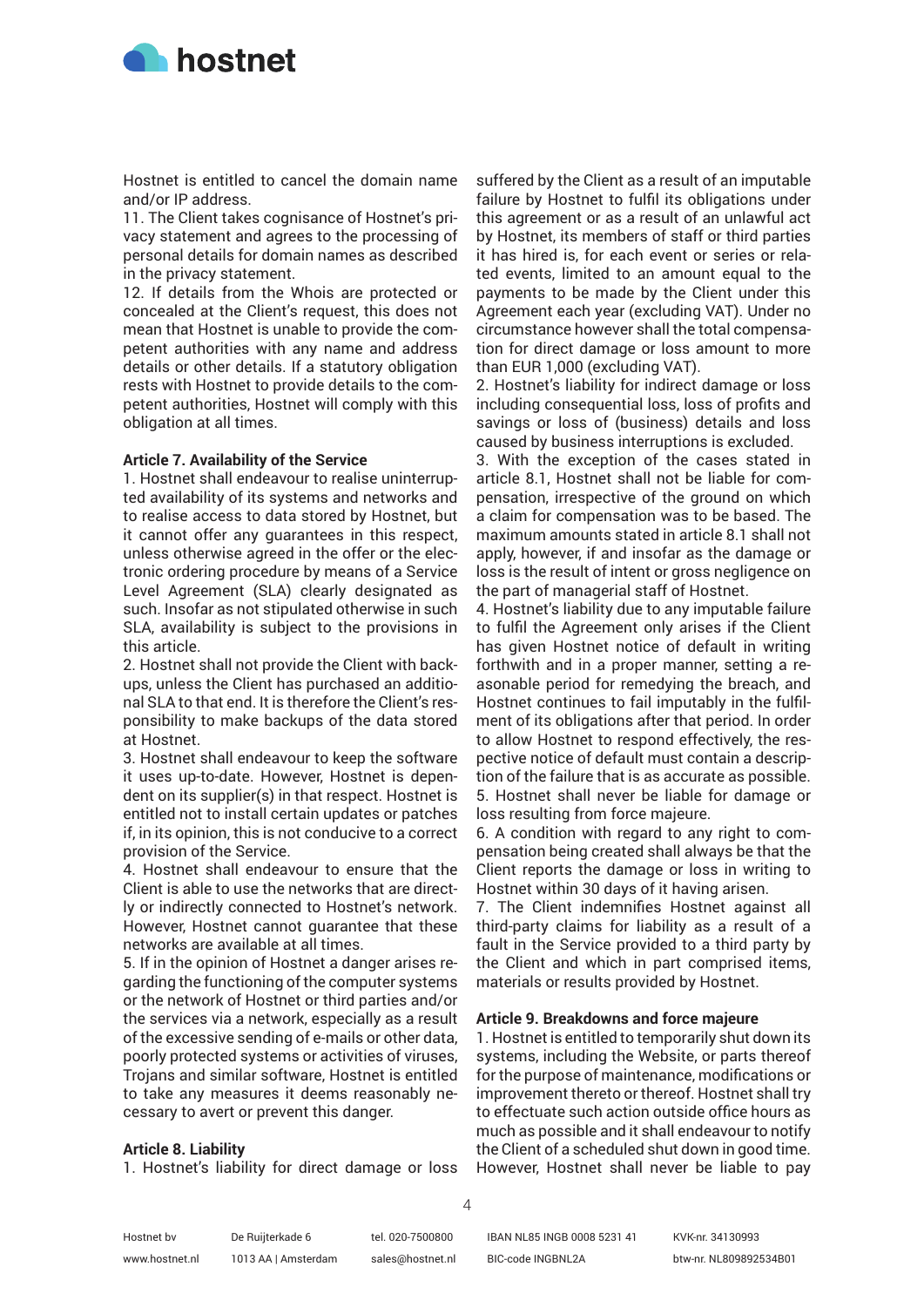

compensation for damage or loss in connection with such action.

2. Hostnet is entitled to modify its systems, including the Website, or parts thereof from time to time so as to improve functionality and to remedy errors. In the event that a modification leads to a considerable change in functionality, Hostnet shall endeavour to notify the Client thereof. In the case of modifications that are relevant to multiple clients, it shall not be possible to abandon a certain modification just for the Client. Hostnet shall not be obliged to pay any compensation for the damage or loss caused by such modification.

3. In the event that the Service is not available due to breakdowns, maintenance or other causes, Hostnet shall endeavour to notify the Client of the nature and expected duration of the interruption.

4. In the event of force majeure, which in any case includes disruptions to or breakdown of the Internet, the telecommunications infrastructure, synflood, network attacks, DoS or DDoS attacks, power failures, domestic uprising, mobilisation, war, traffic jams, strikes, exclusions, business interruptions, stagnations in supply, fire, floods, import and export obstructions and in the event that Hostnet's own suppliers deem it unable to deliver - regardless of the reason - as a result of which Hostnet cannot reasonably be expected to fulfil the Agreement, performance of the Agreement shall be suspended or the Agreement shall be terminated when the situation of force majeure has exceeded a ninety-day period, without being obliged to pay any compensation.

### **Article 10. Term and termination**

1. In the event that the Service pertains to the periodic provision of services during a certain period, the Agreement is deemed to have been concluded for the minimum term indicated per service. If this minimum term elapses without one of the parties making known its desire to terminate at least one (1) month before the contract expiry date, the Agreement will be automatically extended by the term indicated for that service. If the Client is a natural person who does not act in the course of a profession or business and the Client has not made his or her desire known to terminate before the elapsing of the minimum term, the Agreement will be automatically converted into one with an indefinite term that has a one-month notice period.

2. If the Client is a natural person who does not act in the course of profession or business, the Client is entitled to submit their notice of termination on any given day after the after the automatic contract renewal with a one-month notice period. The termination is effectuated at the latest on the same calendar day one month after the termination notice is submitted.

3. In the event of cancellation, termination or dissolution for whatever reason, Hostnet is entitled to delete all stored data or to render access to it impossible with immediate effect and to cancel all of the Client's accounts. In that case, Hostnet shall not be obliged to give the Client a copy of this data.

4. Termination requests can be submitted via the same channel through which the agreement has been entered as well as through Mijn Hostnet or by written notice. Since some channels are susceptible to misuse and/or identity theft, Hostnet may take measures that are in the Client's interest in order to reduce the risk of such misuse. For reasons of security, Hostnet asks that, if the Client should wish to terminate the service, in all cases the client first logs on to Mijn Hostnet (My Hostnet) to do so.

5. If the Client is a natural person who does not act in the course of a profession or business, the Client is entitled, without having to state the reasons, to dissolve the Agreement within fourteen days of its conclusion, unless Hostnet has already started executing the Agreement within this period with the Client's consent. Services that are excluded from the fourteen-day cooling-off period are listed, together with the reason for their exclusion, at: https://www.hostnet. nl/over-hostnet/herroepingsrecht.

6. In the event that the Client fails to fulfil any of its obligations under the Agreement, Hostnet is entitled to terminate all agreements concluded with the Client in question, without any notice of default or legal intervention being required and without prejudice to Hostnet's right to compensation for damage, loss of profits and interest.

#### **Article 11. Payment conditions**

1. The Client's payment obligation commences the moment the agreement is concluded. Payments relate to the period that starts on the day on which the products and services of Hostnet are actually available.

2. Hostnet shall send the Client an invoice for the amounts payable by the latter. The payment terms of this invoice are 14 days from the invoi-

5

Hostnet bv www.hostnet.nl De Ruijterkade 6 1013 AA | Amsterdam

IBAN NL85 INGB 0008 5231 41 BIC-code INGBNL2A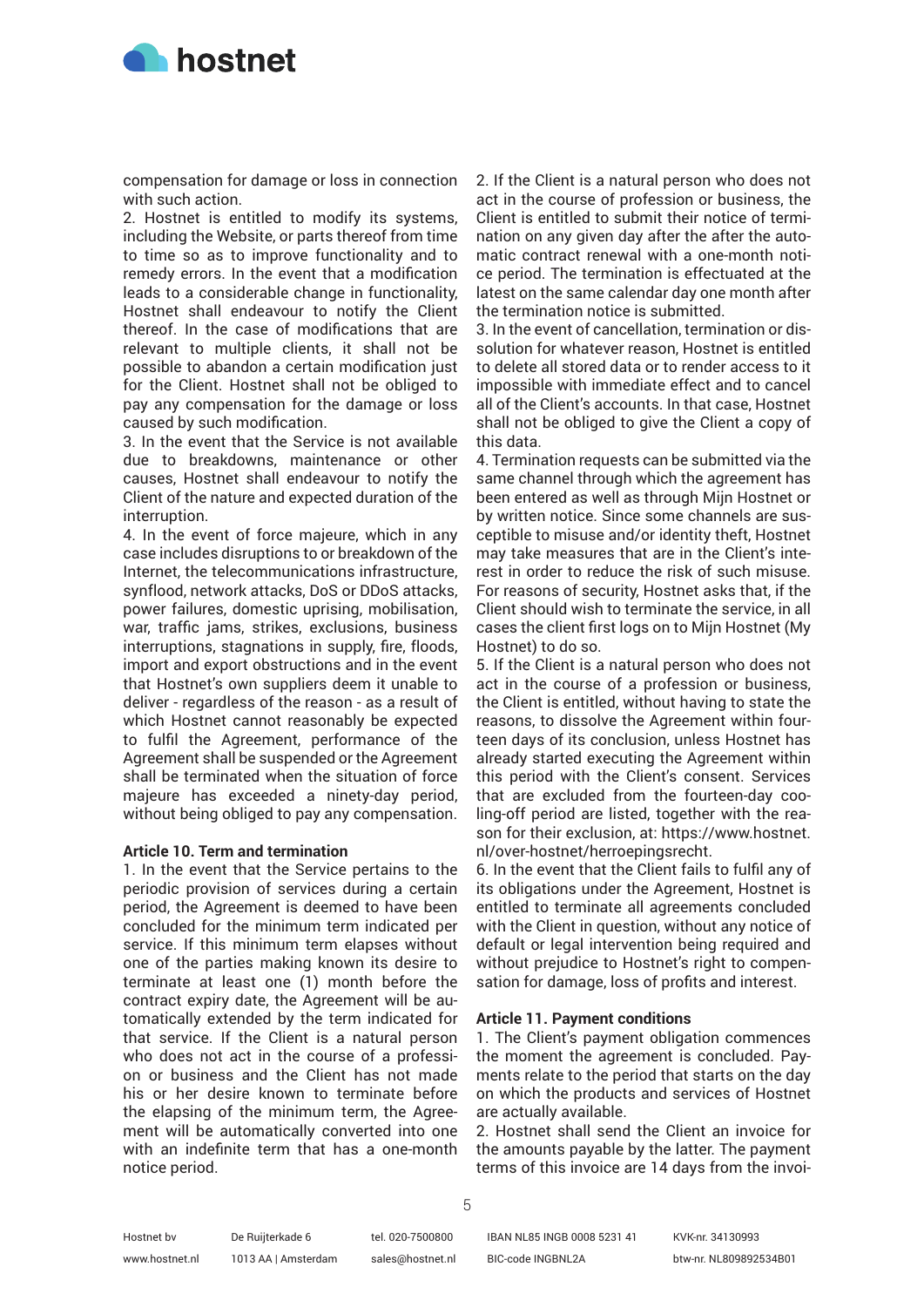

ce date, unless the invoice or the Agreement stipulates otherwise.

3. The Client agrees with electronic invoicing by Hostnet.

4. In derogation from the previous paragraph, Hostnet is not obliged to send an invoice if the Agreement is a continuing performance contract. Every month or a different period agreed on, the Client shall pay Hostnet in advance the amount payable for that period.

5. Depending on the term for which the agreement is concluded, the costs due shall be charged and payable in advance, failing which Hostnet reserves the right to (temporarily) close down the services.

6. If the Client fails to pay in time, this shall be communicated to the Client and a new payment term shall be determined. When payment is still not made within that term, the Client is in default without any further notice of default. In that case, the Client must pay the statutory interest referred to in sections 6:199a and 6:120 of the Netherlands Civil Code (statutory commercial interest). If the client is a natural person who does not act in the course of a profession or business, he must pay the statutory interest referred to in section 6:119 of the Netherlands Civil Code.

7. If due to the actions of the Client the monies due cannot be collected or received, Hostnet shall in any case charge EUR 5.00 in administration costs. The aforementioned administration costs shall be increased up to a maximum of EUR 25.00 if the Client continues in failing to pay Hostnet's claim and Hostnet is forced to refer the debt for collection. In the latter case, the Client is also obliged to pay a reasonable compensation for extrajudicial costs, including all costs referred to in section 6:96 of the Netherlands Civil Code. 8. In the event that Hostnet had to incur additional costs (other than the aforementioned) in order to collect the money due, they shall be recovered from the Client.

9. In the event that the Client is of the opinion that the costs charged are not justified, the Client can notify Hostnet of its objections within two weeks of the invoice date. After having received a notice of objection, Hostnet shall investigate the correctness of the invoice amount.

10. The claim for payment is immediately due and payable in the event that the Client is declared insolvent, has applied for a moratorium or has all of its assets seized, dies or is wound up or dissolved.

11. In the above cases, Hostnet is also entitled

to terminate or suspend execution of the Agreement or any as yet unexecuted part thereof without notice of default or legal intervention, without the Client being entitled to compensation for any damage that may be the result of that.

# **Article 12. Intellectual property rights**

1. All intellectual property rights to all materials, software, analyses, designs, documentation, advice, reports, offers, as well as preparatory material thereof designed or supplied within the framework of the Service are exclusively vested in Hostnet or its licensors.

2. The Client shall only obtain the rights of use and powers that are the result of the purport of the Agreement or which are granted in writing, and it shall not multiply or publish the software or other materials.

3. The Client is not permitted to remove or change any notices pertaining to copyrights, brands, trade names or other intellectual or industrial property rights - including notices regarding the confidential nature and secrecy of the materials - from/in the materials.

4. Hostnet is permitted to take technical measures in order to protect the materials. In the event that Hostnet has protected the materials by means of technical protection, the Client is not permitted to remove or avoid this protection.

5. Any use, copying or publication of the materials outside the purport of the Agreement or granted rights of use shall be regarded as an infringement of copyrights. The Client shall pay Hostnet an immediately due and payable penalty of EUR 2,000 per violation - which penalty is not open to judicial mitigation - without prejudice to Hostnet's right to be compensated for the damage or loss it suffers as a result of the infringement or to take other legal measures in order to bring a stop to the infringement.

#### **Article 13. Confidentiality**

1. The parties shall treat information made available to one another before, during or after execution of the Agreement in confidence when this information is earmarked as such or when the receiving party knows or reasonably should suspect that the information was intended as confidential. The parties also impose this obligation on their members of staff, as well as third parties they hire for the execution of the Agreement.

2. Hostnet shall not take cognizance of data stored and/or distributed by the Client via the